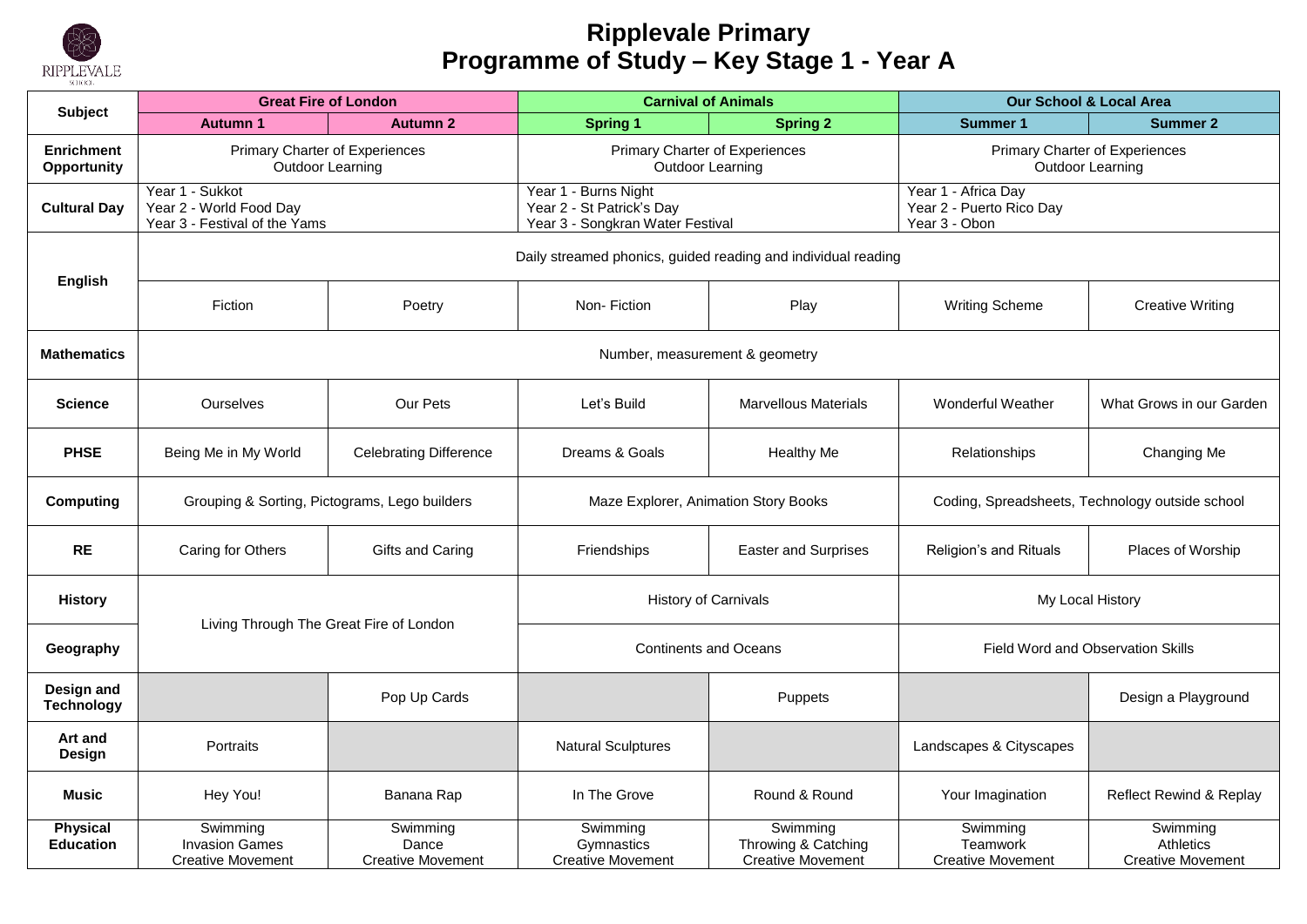

#### **Ripplevale Primary Programme of Study – Key Stage 1 - Year B**

| <b>Subject</b>                      | <b>Beyond Living Memory - Commemorating History</b>                         |                                               | <b>Changes within Living Memory</b>                                                   |                                                               | <b>Famous for more than 5 Minutes</b>                            |                                                   |
|-------------------------------------|-----------------------------------------------------------------------------|-----------------------------------------------|---------------------------------------------------------------------------------------|---------------------------------------------------------------|------------------------------------------------------------------|---------------------------------------------------|
|                                     | <b>Autumn 1</b>                                                             | <b>Autumn 2</b>                               | <b>Spring 1</b>                                                                       | <b>Spring 2</b>                                               | <b>Summer 1</b>                                                  | <b>Summer 2</b>                                   |
| <b>Enrichment</b><br>Opportunity    | Primary Charter of Experiences<br><b>Outdoor Learning</b>                   |                                               | Primary Charter of Experiences<br><b>Outdoor Learning</b>                             |                                                               | Primary Charter of Experiences<br><b>Outdoor Learning</b>        |                                                   |
| <b>Cultural Day</b>                 | Year 1 - Sukkot<br>Year 2 - World Food Day<br>Year 3 - Festival of the Yams |                                               | Year 1 - Burns Night<br>Year 2 - St Patrick's Day<br>Year 3 - Songkran Water Festival |                                                               | Year 1 - Africa Day<br>Year 2 - Puerto Rico Day<br>Year 3 - Obon |                                                   |
|                                     |                                                                             |                                               |                                                                                       | Daily streamed phonics, guided reading and individual reading |                                                                  |                                                   |
| <b>English</b>                      | Fiction                                                                     | Poetry                                        | Non-Fiction                                                                           | Play                                                          | <b>Writing Scheme</b>                                            | <b>Creative Writing</b>                           |
| <b>Mathematics</b>                  |                                                                             |                                               | Number, measurement, geometry and statistics                                          |                                                               |                                                                  |                                                   |
| <b>Science</b>                      | <b>Healthy Animals</b>                                                      | <b>Habitats</b>                               | <b>Materials Matter</b>                                                               | Squash, Bend, Twist and<br>Stretch                            | <b>Ready Steady Grow</b>                                         | Gardens & Allotments                              |
| <b>PHSE</b>                         | Being Me in My World                                                        | <b>Celebrating Difference</b>                 | Dreams & Goals                                                                        | <b>Healthy Me</b>                                             | Relationships                                                    | Changing Me                                       |
| <b>Computing</b>                    | Coding, Online Safety, Spreadsheets                                         |                                               | Questioning, Effective Searching, Creating Pictures                                   |                                                               | Making Music, Presenting Ideas                                   |                                                   |
| <b>RE</b>                           | Nature & God                                                                | Light & Dark                                  | <b>Rules &amp; Routines</b>                                                           | Beginning's & Endings                                         | Ceremonies                                                       | Places of Worship                                 |
| <b>History</b>                      | Timeline of Key Historical Dates                                            |                                               | A Day in the Life of                                                                  |                                                               | Inventors & Explorers                                            |                                                   |
| Geography                           |                                                                             |                                               |                                                                                       | How we used to life                                           |                                                                  |                                                   |
| Design and<br><b>Technology</b>     |                                                                             | <b>Bug Hotel</b>                              |                                                                                       | Travel & Transport                                            |                                                                  | Famous Inventors &<br>Inventions                  |
| Art and<br><b>Design</b>            | Colour Chaos                                                                |                                               | Let's Sculpt                                                                          |                                                               | Lowry                                                            |                                                   |
| Music                               | Hands, feet, heart                                                          | Ho Ho Ho                                      | I want to play in a band                                                              | Zoo Time                                                      | Friendship Song                                                  | Reflect, Rewind & Replay                          |
| <b>Physical</b><br><b>Education</b> | Swimming<br><b>Invasion Games</b><br><b>Creative Movement</b>               | Swimming<br>Dance<br><b>Creative Movement</b> | Swimming<br>Gymnastics<br><b>Creative Movement</b>                                    | Swimming<br>Throwing & Catching<br><b>Creative Movement</b>   | Swimming<br>Teamwork<br><b>Creative Movement</b>                 | Swimming<br>Athletics<br><b>Creative Movement</b> |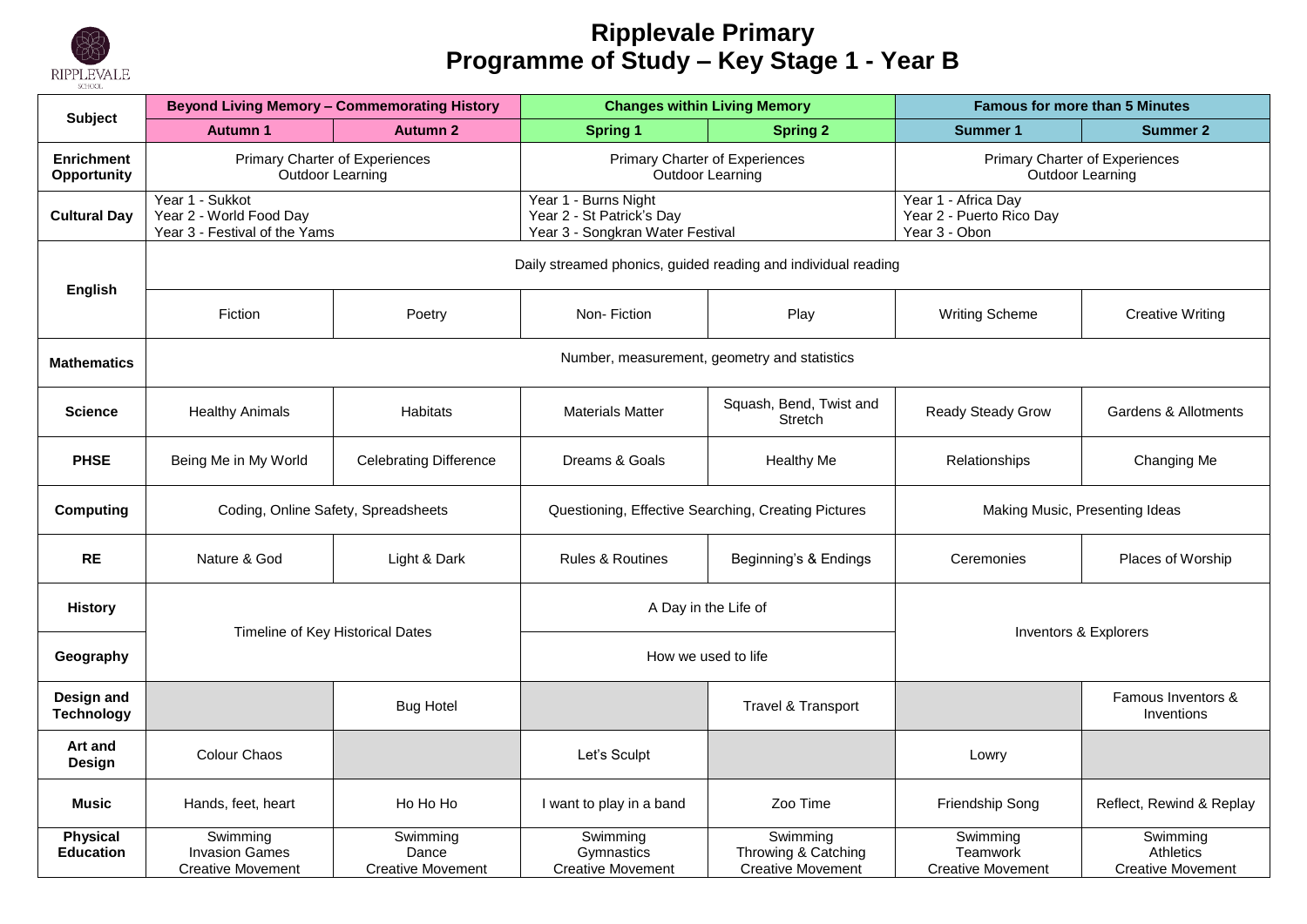

# **Ripplevale Primary Programme of Study – Lower Key Stage 2 - Year A**

|                                     | <b>British Clothing</b>                                                     |                                               | <b>Invaders &amp; settlers - Vikings</b>                                              |                                                             | <b>Rainforests</b>                                                              |                                                          |
|-------------------------------------|-----------------------------------------------------------------------------|-----------------------------------------------|---------------------------------------------------------------------------------------|-------------------------------------------------------------|---------------------------------------------------------------------------------|----------------------------------------------------------|
| <b>Subject</b>                      | <b>Autumn 1</b>                                                             | <b>Autumn 2</b>                               | <b>Spring 1</b>                                                                       | <b>Spring 2</b>                                             | <b>Summer 1</b>                                                                 | <b>Summer 2</b>                                          |
| <b>Enrichment</b><br>Opportunity    | Primary Charter of Experiences<br><b>Outdoor Learning</b>                   |                                               | Primary Charter of Experiences<br>Outdoor Learning                                    |                                                             | Primary Charter of Experiences<br>Outdoor Learning                              |                                                          |
| <b>Cultural Day</b>                 | Year 1 - Sukkot<br>Year 2 - World Food Day<br>Year 3 - Festival of the Yams |                                               | Year 1 - Burns Night<br>Year 2 - St Patrick's Day<br>Year 3 - Songkran Water Festival |                                                             | Year 1 - Africa Day<br>Year 2 - Puerto Rico Day<br>Year 3 - Obon                |                                                          |
|                                     |                                                                             |                                               | Daily streamed phonics, guided reading and individual reading                         |                                                             |                                                                                 |                                                          |
| English                             | Fiction                                                                     | Poetry                                        | Non - Fiction                                                                         | Play                                                        | <b>Writing Scheme</b>                                                           | <b>Creative Writing</b>                                  |
| <b>Mathematics</b>                  |                                                                             |                                               | Number, Measurement, Geometry & Statistics                                            |                                                             |                                                                                 |                                                          |
| <b>Science</b>                      | Keeping Healthy                                                             | Light & Shadow                                | Rocks & Fossils                                                                       | <b>Amazing Magnets</b>                                      | Roots & Shoots                                                                  | Flowers, Fruits & Seeds                                  |
| <b>PHSE</b>                         | Being Me in My World                                                        | <b>Celebrating Difference</b>                 | Dreams & Goals                                                                        | <b>Healthy Me</b>                                           | Relationships                                                                   | Changing Me                                              |
| <b>Computing</b>                    | Coding, Online Safety, Spreadsheets                                         |                                               | Touch-typing, Email, Branching Databases                                              |                                                             | Simulations, Graphing, Presenting (with Microsoft Power<br>point/Google Slides) |                                                          |
| <b>RE</b>                           | Hinduism                                                                    | Nativity                                      | Islam                                                                                 | Good Friday                                                 | Sikhism                                                                         | Judaism                                                  |
| <b>History</b>                      | Changes in an Aspect of Social History                                      |                                               | Viking Invasion & Europe                                                              |                                                             | Climate & Comparing Human Geography                                             |                                                          |
| Geography                           |                                                                             |                                               |                                                                                       |                                                             |                                                                                 |                                                          |
| Design and<br><b>Technology</b>     |                                                                             | <b>Textiles</b>                               |                                                                                       | Viking Long Ship                                            |                                                                                 | <b>Rainforest Creatures</b>                              |
| Art and<br>Design                   | Fabricate                                                                   |                                               | <b>Sketch Books</b>                                                                   |                                                             | Insects                                                                         |                                                          |
| Music                               | Let Your Sprit Fly                                                          | Glockenspiel Stage 1                          | <b>Three Little Birds</b>                                                             | The Dragon Song                                             | Bringing us Together                                                            | Reflect, Rewind & Replay                                 |
| <b>Physical</b><br><b>Education</b> | Swimming<br><b>Invasion Games</b><br><b>Creative Movement</b>               | Swimming<br>Dance<br><b>Creative Movement</b> | Swimming<br>Gymnastics<br><b>Creative Movement</b>                                    | Swimming<br>Throwing & Catching<br><b>Creative Movement</b> | Swimming<br>Teamwork<br><b>Creative Movement</b>                                | Swimming<br><b>Athletics</b><br><b>Creative Movement</b> |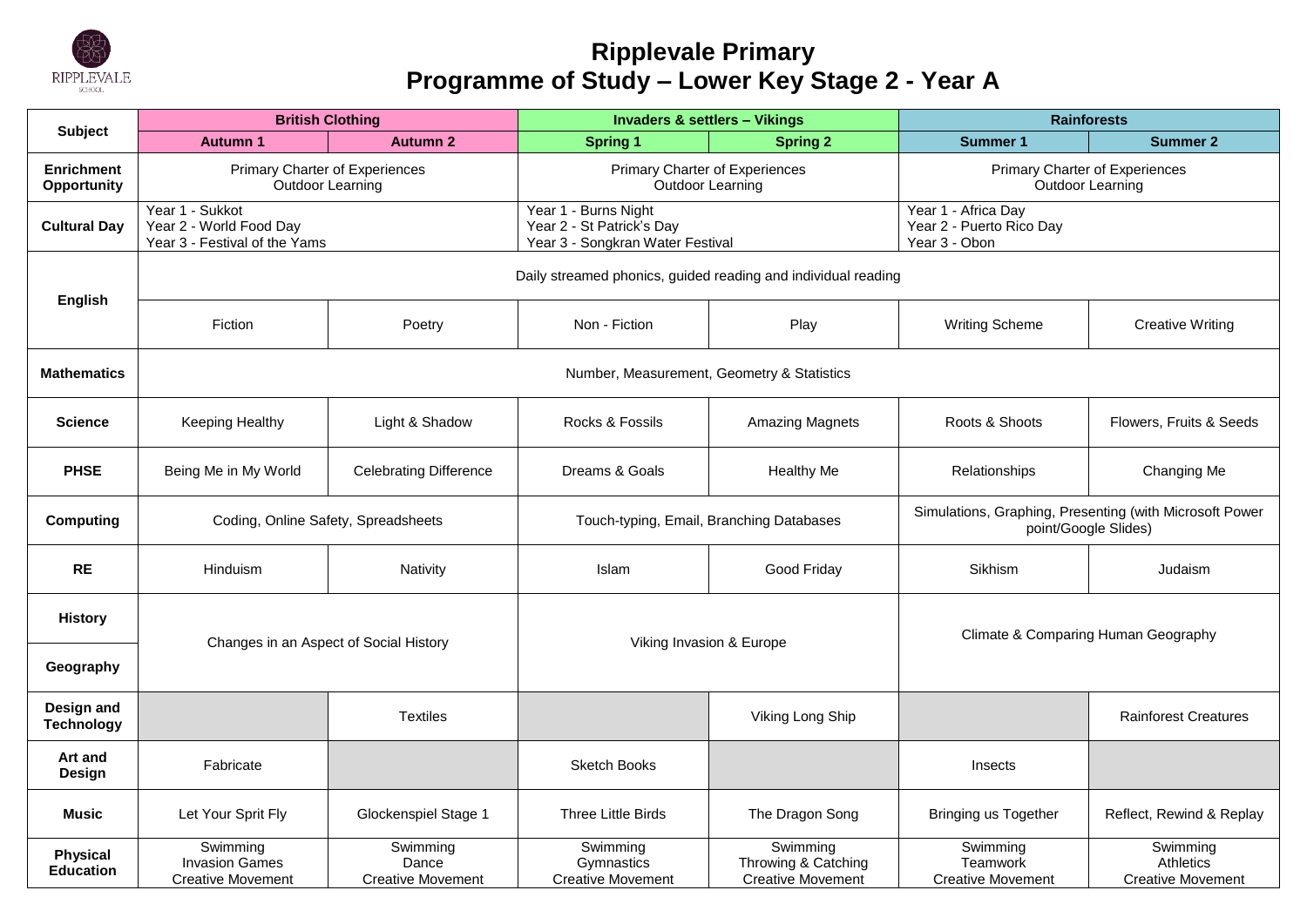

# **Ripplevale Primary Programme of Study – Lower Key Stage 2 - Year B**

|                                         | <b>Royals</b>                                                               |                                               | <b>Romans</b>                                                                         |                                                             | <b>Mountains, Rivers &amp; Coasts</b>                               |                                                   |
|-----------------------------------------|-----------------------------------------------------------------------------|-----------------------------------------------|---------------------------------------------------------------------------------------|-------------------------------------------------------------|---------------------------------------------------------------------|---------------------------------------------------|
| <b>Subject</b>                          | <b>Autumn 1</b>                                                             | <b>Autumn 2</b>                               | <b>Spring 1</b>                                                                       | <b>Spring 2</b>                                             | <b>Summer 1</b>                                                     | <b>Summer 2</b>                                   |
| <b>Enrichment</b><br><b>Opportunity</b> | Primary Charter of Experiences<br>Outdoor Learning                          |                                               | Primary Charter of Experiences<br><b>Outdoor Learning</b>                             |                                                             | <b>Primary Charter of Experiences</b><br>Outdoor Learning           |                                                   |
| <b>Cultural Day</b>                     | Year 1 - Sukkot<br>Year 2 - World Food Day<br>Year 3 - Festival of the Yams |                                               | Year 1 - Burns Night<br>Year 2 - St Patrick's Day<br>Year 3 - Songkran Water Festival |                                                             | Year 1 - Africa Day<br>Year 2 - Puerto Rico Day<br>Year 3 - Obon    |                                                   |
| English                                 | Daily streamed phonics, guided reading and individual reading               |                                               |                                                                                       |                                                             |                                                                     |                                                   |
|                                         | Fiction                                                                     | Poetry                                        | Non-Fiction                                                                           | Play                                                        | <b>Writing Scheme</b>                                               | <b>Creative Writing</b>                           |
| <b>Mathematics</b>                      |                                                                             |                                               | Number, Measurement, Geometry & Statistics                                            |                                                             |                                                                     |                                                   |
| Science                                 | It's Electric                                                               | <b>States of Matter</b>                       | Listen Up!                                                                            | Name that Living Thing                                      | Are these Your Teeth?                                               | Help Our Habitats                                 |
| <b>PHSE</b>                             | Being Me in My World                                                        | <b>Celebrating Difference</b>                 | Dreams & Goals                                                                        | <b>Healthy Me</b>                                           | Relationships                                                       | Changing Me                                       |
| <b>Computing</b>                        | Coding, Online Safety, Spreadsheets                                         |                                               | Writing for Different Audiences, Logo, Animation                                      |                                                             | Effective Searching, Hardware Investigators,<br><b>Making Music</b> |                                                   |
| <b>RE</b>                               | <b>Buddhism</b>                                                             | People of Faith                               | Christianity                                                                          | Food & Fasting                                              | Pilgrimages                                                         | The Bible                                         |
| <b>History</b>                          |                                                                             |                                               | Study of Roman Life                                                                   |                                                             | Rivers & The Water Cycle                                            |                                                   |
| Geography                               | <b>Riotous Royals</b>                                                       |                                               |                                                                                       |                                                             | What are Mountains?                                                 |                                                   |
| Design and<br><b>Technology</b>         |                                                                             | <b>Tudor Houses</b>                           |                                                                                       | Chariots                                                    |                                                                     | <b>Bridges</b>                                    |
| Art and<br>Design                       | Tudor<br>Artists/Portraits                                                  |                                               | <b>Mosaics</b>                                                                        |                                                             | Seascapes                                                           |                                                   |
| Music                                   | Mamma Mia                                                                   | Glockenspiel Stage 2                          | Stop!                                                                                 | Lean on Me                                                  | <b>Black Bird</b>                                                   | Reflect Rewind & Replay                           |
| <b>Physical</b><br><b>Education</b>     | Swimming<br><b>Invasion Games</b><br><b>Creative Movement</b>               | Swimming<br>Dance<br><b>Creative Movement</b> | Swimming<br>Gymnastics<br><b>Creative Movement</b>                                    | Swimming<br>Throwing & Catching<br><b>Creative Movement</b> | Swimming<br>Teamwork<br><b>Creative Movement</b>                    | Swimming<br>Athletics<br><b>Creative Movement</b> |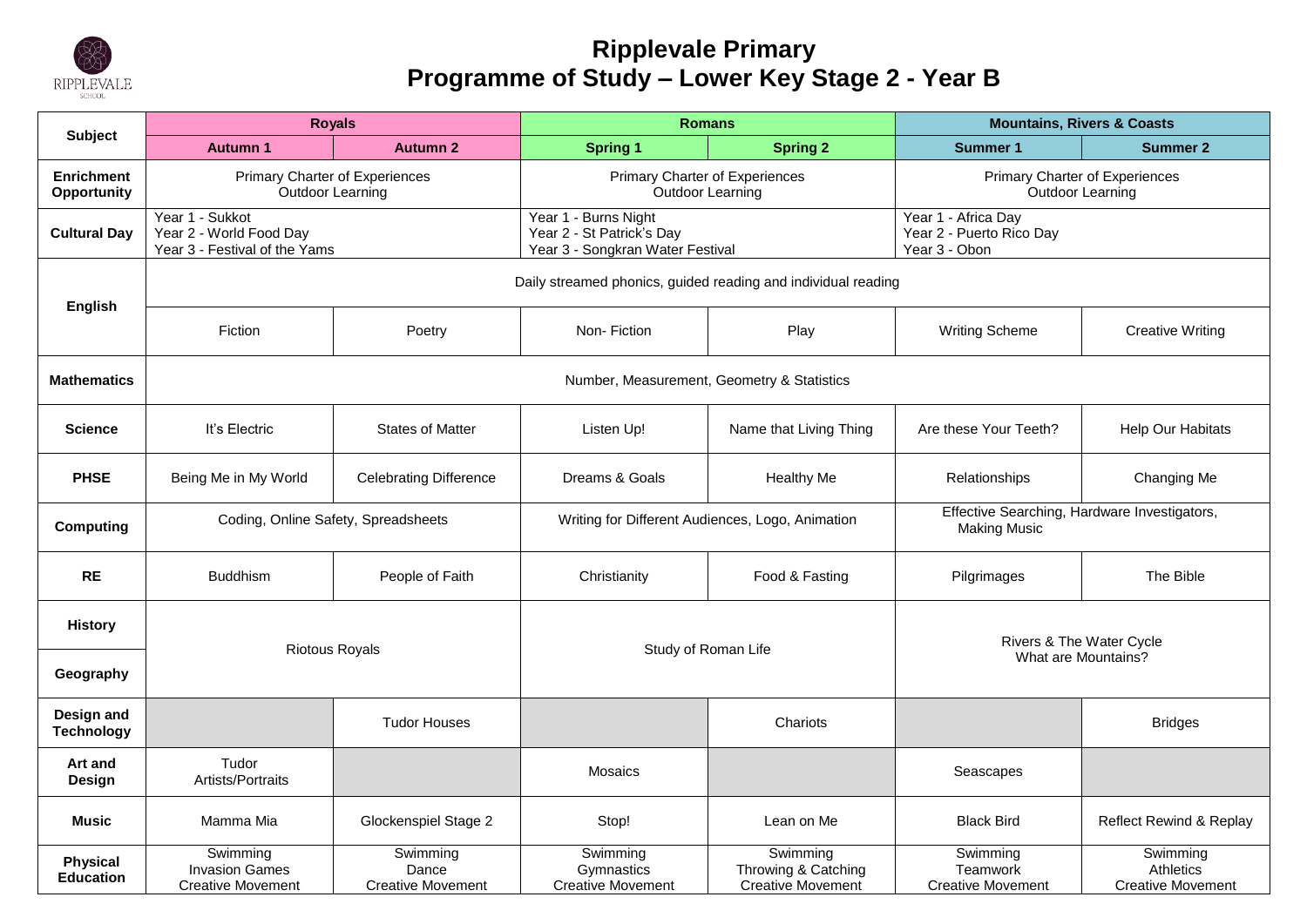

# **Ripplevale Primary Programme of Study – Upper Key Stage 2 - Year A**

| <b>Subject</b>                      | <b>Dinosaurs &amp; Fossils</b>                                              |                                               | <b>Ancient Greece</b>                                                                 |                                                               | <b>Earth Matters</b>                                               |                                                          |  |
|-------------------------------------|-----------------------------------------------------------------------------|-----------------------------------------------|---------------------------------------------------------------------------------------|---------------------------------------------------------------|--------------------------------------------------------------------|----------------------------------------------------------|--|
|                                     | <b>Autumn 1</b>                                                             | <b>Autumn 2</b>                               | <b>Spring 1</b>                                                                       | <b>Spring 2</b>                                               | <b>Summer 1</b>                                                    | <b>Summer 2</b>                                          |  |
| <b>Enrichment</b><br>Opportunity    | Primary Charter of Experiences<br>Outdoor Learning                          |                                               | Primary Charter of Experiences<br>Outdoor Learning                                    |                                                               | <b>Primary Charter of Experiences</b><br><b>Outdoor Learning</b>   |                                                          |  |
| <b>Cultural Day</b>                 | Year 1 - Sukkot<br>Year 2 - World Food Day<br>Year 3 - Festival of the Yams |                                               | Year 1 - Burns Night<br>Year 2 - St Patrick's Day<br>Year 3 - Songkran Water Festival |                                                               | Year 1 - Africa Day<br>Year 2 - Puerto Rico Day<br>Year 3 - Obon   |                                                          |  |
|                                     |                                                                             |                                               |                                                                                       | Daily streamed phonics, guided reading and individual reading |                                                                    |                                                          |  |
| <b>English</b>                      | Fiction                                                                     | Poetry                                        | Non-Fiction                                                                           | Play                                                          | <b>Writing Scheme</b>                                              | <b>Creative Writing</b>                                  |  |
| <b>Mathematics</b>                  |                                                                             |                                               |                                                                                       | Number, Measurement, Geometry & Statistics                    |                                                                    |                                                          |  |
| <b>Science</b>                      | Space                                                                       | May the Force be with You                     | <b>Music Festival</b><br><b>Materials</b>                                             | <b>Changing Materials</b>                                     | The Art of Living<br>Life Cycles                                   | Life Explorers                                           |  |
| <b>PHSE</b>                         | Being Me in My World                                                        | <b>Celebrating Difference</b>                 | Dreams & Goals                                                                        | <b>Healthy Me</b>                                             | Relationships                                                      | Changing Me                                              |  |
| <b>Computing</b>                    | Coding, Online Safety, Spreadsheets                                         |                                               | Databases, Game Creator, 3D Modelling                                                 |                                                               | Concept Maps, Word Processing<br>(with Microsoft Word/Google Docs) |                                                          |  |
| <b>RE</b>                           | Worship                                                                     | The True Meaning of<br>Christmas              | Peace                                                                                 | Forgiveness                                                   | Jesus the Healer                                                   | Commitment                                               |  |
| <b>History</b>                      | Archaeology - Mary Anning                                                   |                                               | A Study of Greek Life                                                                 |                                                               | Timelines                                                          |                                                          |  |
| Geography                           | <b>Geographical Regions</b>                                                 |                                               |                                                                                       |                                                               | <b>Natural Disasters</b>                                           |                                                          |  |
| Design and<br><b>Technology</b>     |                                                                             | Dinosaur Cam Model                            |                                                                                       | Labyrinth's & Mazes                                           |                                                                    | Volcano's & Earthquakes                                  |  |
| Art and<br><b>Design</b>            | Prehistoric Art                                                             |                                               | Ancient Greek Art                                                                     |                                                               | Art from Around the World                                          |                                                          |  |
| Music                               | Living on a Prayer                                                          | Classroom Jazz 1                              | Make You Feel My Love                                                                 | Fresh Prince of Bel-Air                                       | Dancing in the Street                                              | Reflect, Rewind & Replay                                 |  |
| <b>Physical</b><br><b>Education</b> | Swimming<br><b>Invasion Games</b><br><b>Creative Movement</b>               | Swimming<br>Dance<br><b>Creative Movement</b> | Swimming<br>Gymnastics<br><b>Creative Movement</b>                                    | Swimming<br>Throwing & Catching<br><b>Creative Movement</b>   | Swimming<br>Teamwork<br><b>Creative Movement</b>                   | Swimming<br><b>Athletics</b><br><b>Creative Movement</b> |  |